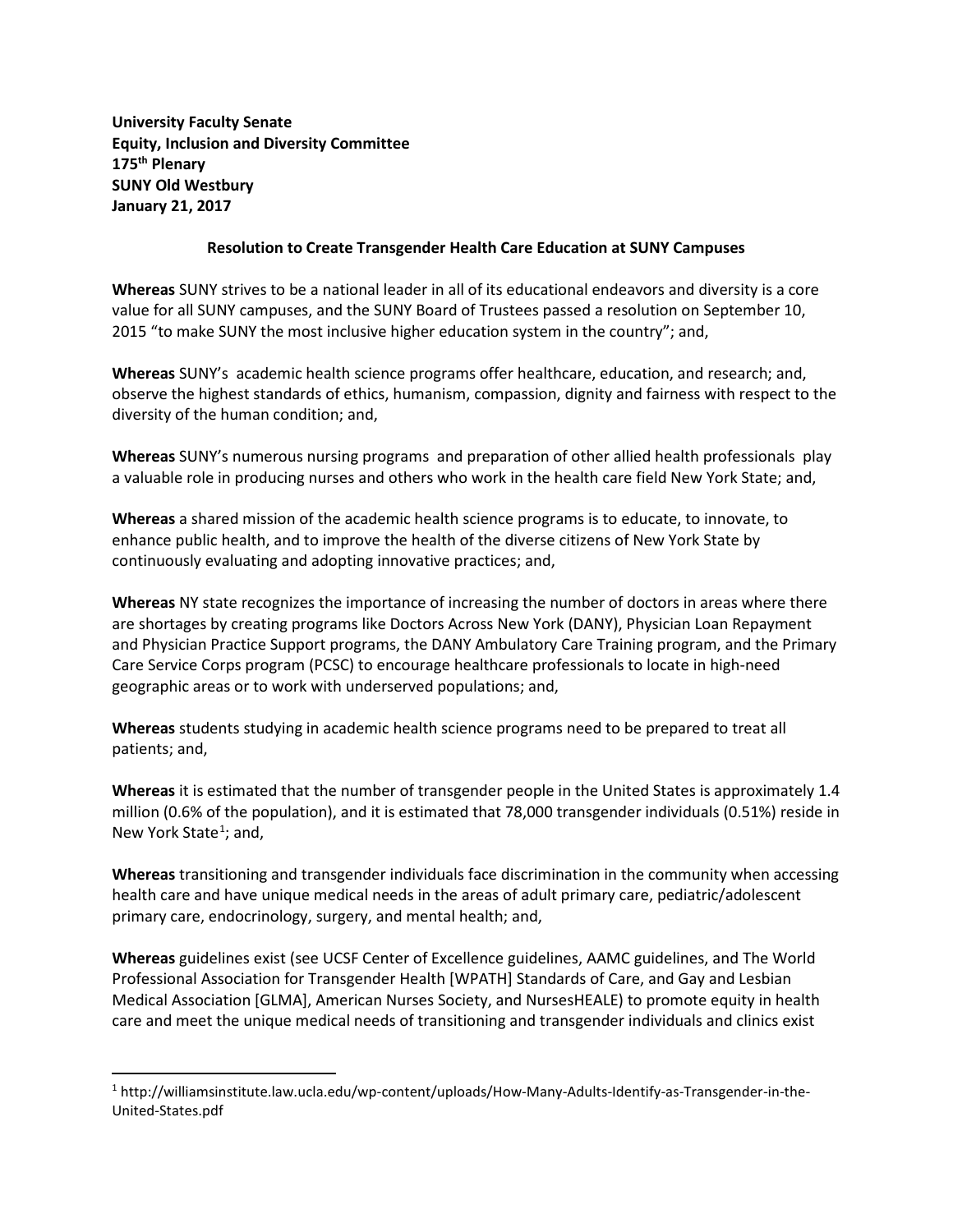(see UCSF, OHSU and SUNY Downstate) to provide health care to transgender individuals; therefore,

**Be It Resolved** that UFS encourages the SUNY system administration to provide financial and academic support to any SUNY campus that begins a trans-specific training program; and,

**Be It Further Resolved** that UFS encourages faculty in academic health science programs at SUNY campuses to review didactic and clinical curricula, and adopt guidelines suggested by one of the many organizations suggested to improve the health care of transitioning and transgender individuals; and,

**Be It Further Resolved** that UFS encourages development of transgender health training initiatives for clinicians and staff, utilizing existing guidelines and clinics as a model, and offer training that is transspecific in all areas needed according to the guidelines.

**175-02-1 Resolution to Create Transgender Health Care Education at SUNY Campuses Passed**